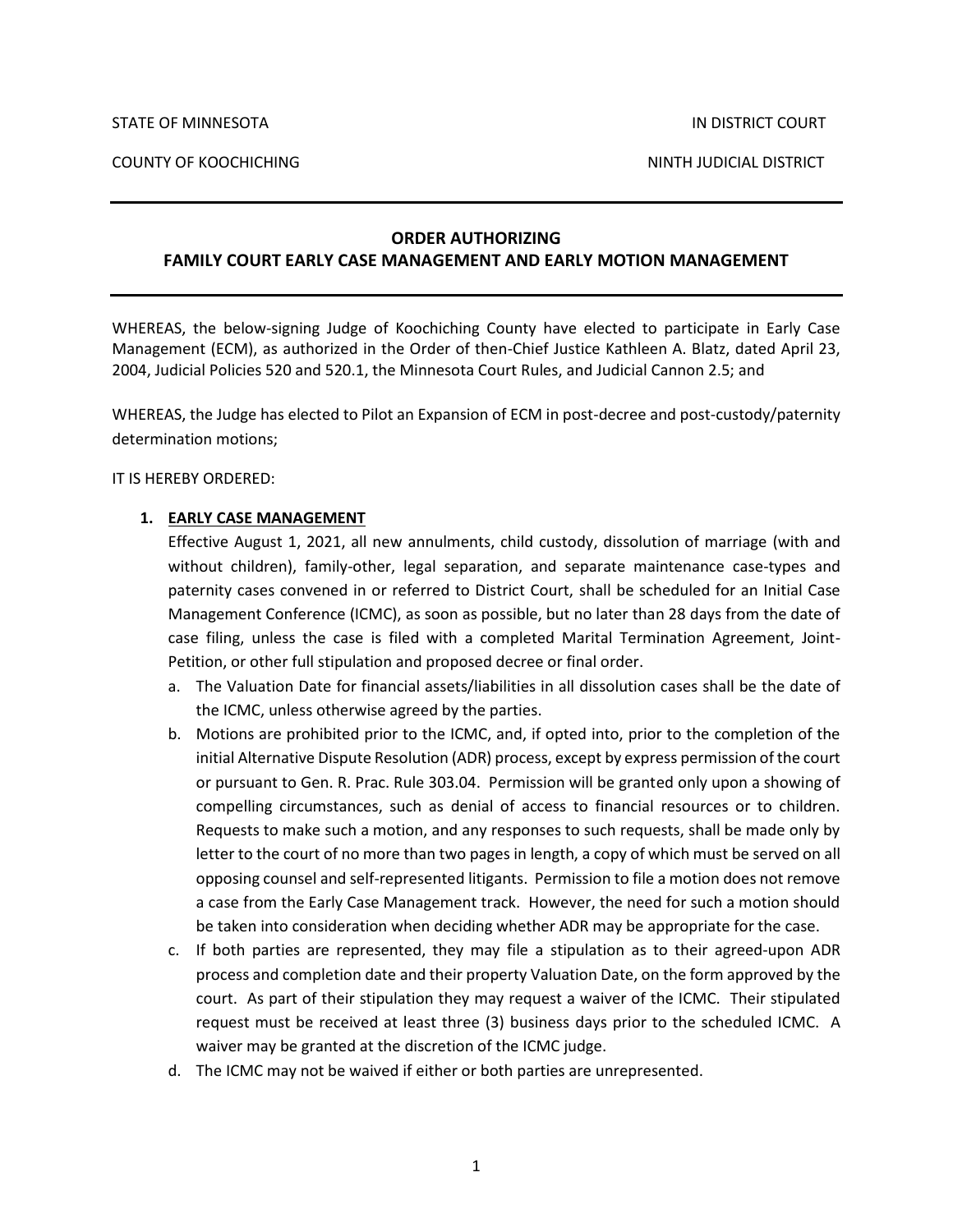## **2. EARLY MOTION MANAGEMENT**

Effective August 1, 2021, the following procedures shall apply for post-decree and postcustody/paternity determinations in the case types listed in paragraph 1, *above*:

- a. The party wishing to bring a motion shall contact court administration to schedule a motion hearing. (Minn. R. Gen. Prac. 115.02.)
- b. Court administration shall give the party an Initial Motion Management Conference (IMMC) date no later than 35 days from the date of the initiating party's contact with court administration and a motion hearing date at least 130 days from the date of the initiating party's contact with court administration.
- c. The party scheduling the motion hearing must promptly notify the other party of the motion hearing date and the basic reason for the motion and specific relief sought. (Minn. R. Gen. Prac. 303.01(a)).
- d. Court administration shall provide to both parties written notice of the IMMC date.
- e. Twenty-one (21) days before the IMMC, the party scheduling the motion hearing shall file and serve the Notice of Motion and Motion but shall not file any supporting Affidavit or Legal Memorandum until after the IMMC and ADR processes are complete. (Compare Minn. R. Gen. Prac. 303.03(a)(1).)
- f. Fourteen (14) days before the IMMC, if the opposing party wishes to raise new issues beyond the original motion, the opposing party must file and serve its own Notice of Motion and Motion, but shall not file any supporting Affidavit or Legal Memorandum until after the IMMC and ADR processes are complete. (Compare Minn. R. Gen. Prac. 303.03(a)(3).)
- g. The party scheduling the motion hearing must engage in settlement efforts but is not required to participate in an Alternative Dispute Resolution (ADR) process, within seven (7) days of filing the Motion. (Compare Minn. R. Gen. Prac. 303.03(c).) The requirement and options for ADR settlement efforts shall be addressed at the IMMC. (*Id.*)
- h. All ADR settlement efforts shall be completed 30 days prior to the scheduled motion hearing date.
- i. The party scheduling the motion hearing shall file and serve his/her supporting Affidavit(s) and any Legal Memorandum/a at least 28 days prior to the scheduled motion hearing date, but no sooner than 30 days prior to the scheduled motion hearing date. (Minn. R. Gen. Prac. 303.03(a)(1).)
- j. If the opposing party filed his/her own motion to raise new issues, he/she shall file and serve his/her supporting Affidavit(s) and any Legal Memorandum/a at least 14 days prior to the scheduled motion hearing date, but no sooner than 30 days prior to the scheduled motion hearing date. (Minn. R. Gen. Prac. 303.03(a)(1).)
- k. The opposing party shall file and serve his/her response to the issues in the scheduling party's motion at least 7 days prior to the scheduled motion hearing date, but no sooner than 30 days prior to the scheduled motion hearing date. (Minn. R. Gen. Prac. 303.03(a)(3).)
- l. The party scheduling the motion hearing must file a Certificate of Settlement Efforts at least 24 hours before the scheduled motion hearing. (Minn. R. Gen. Prac. 303.03(c).)